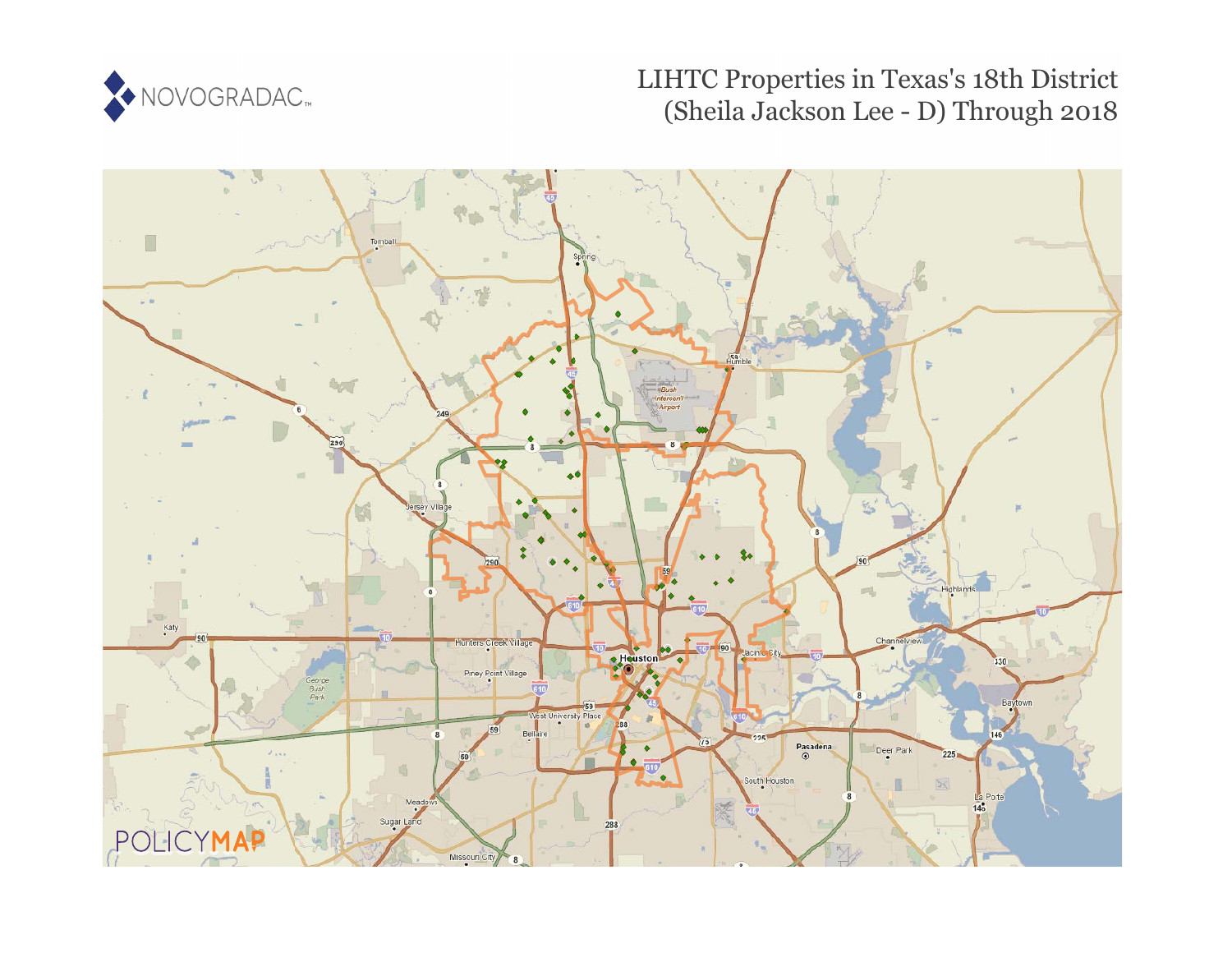| <b>Project Name</b>                       | <b>Address</b>                     | <b>City</b>    | <b>State</b> | <b>Zip Code</b> | Nonprofit<br><b>Sponsor</b> | <b>Allocation</b><br>Year | <b>Annual</b><br><b>Allocated</b><br><b>Amount</b> | <b>Year Placed</b><br>in Service | <b>Construction Type</b> | <b>Total</b><br><b>Units</b> | Low<br>Income<br><b>Units</b> | <b>Rent</b> or<br>Income<br><b>Ceiling</b> | <b>Credit</b><br>Percentage | Tax-<br><b>Exempt</b><br><b>Bond</b> | <b>HUD Multi-Family</b><br><b>Financing/Rental</b><br><b>Assistance</b> |
|-------------------------------------------|------------------------------------|----------------|--------------|-----------------|-----------------------------|---------------------------|----------------------------------------------------|----------------------------------|--------------------------|------------------------------|-------------------------------|--------------------------------------------|-----------------------------|--------------------------------------|-------------------------------------------------------------------------|
| <b>WATERSIDE COURT</b>                    | 503 W RD                           | <b>HOUSTON</b> | TX           | 77038           | No                          | 2001                      | \$1,054,000                                        | 2007                             | New Construction         | 118                          | 112                           | 60% AMGI                                   | 70 % present<br>value       | Yes                                  |                                                                         |
| <b>COSTA IBIZA</b>                        | 17217 HAFER RD                     | <b>HOUSTON</b> | TX           | 77090           | No                          | 2008                      | \$0\$                                              | 2009                             | <b>Not Indicated</b>     | 216                          | 216                           |                                            | 60% AMGI Not Indicated      | No                                   |                                                                         |
| 2424 SAKOWITZ ST                          | 2424 SAKOWITZ ST                   | <b>HOUSTON</b> | TX           | 77020           | Yes                         | 2008                      | \$0                                                | 2010                             | Not Indicated            | 166                          | 166                           |                                            | 60% AMGI Not Indicated No   |                                      |                                                                         |
| HOMETOWNE ON WAYSIDE                      | 7447 N WAYSIDE DR                  | <b>HOUSTON</b> | TX           | 77028           | No                          | 2008                      | \$0\$                                              | 2010                             | Not Indicated            | 128                          | 128                           |                                            | 60% AMGI Not Indicated No   |                                      |                                                                         |
| MARIPOSA AT ELLA BLVD                     | 16354 ELLA BLVD                    | <b>HOUSTON</b> | TX           | 77090           | No                          | 2009                      | $\$0$                                              | 2011                             | Not Indicated            | 182                          | 180                           |                                            | 60% AMGI Not Indicated No   |                                      |                                                                         |
| CHELSEA SENIOR COMMUNITY                  | 3230 W LITTLE YORK<br>RD           | <b>HOUSTON</b> | TX           | 77091           | No                          | 2009                      | $\$0$                                              | 2011                             | Not Indicated            | 150                          | 150                           |                                            | 60% AMGI Not Indicated No   |                                      |                                                                         |
| <b>ZION GARDENS</b>                       | 3154 GRAY ST                       | <b>HOUSTON</b> | TX           | 77004           | No                          | 2010                      | \$0\$                                              | 2012                             | Not Indicated            | 70                           | 70                            |                                            | 60% AMGI Not Indicated No   |                                      |                                                                         |
| PALISADES OF INWOOD                       | 5800 W MOUNT<br><b>HOUSTON RD</b>  | <b>HOUSTON</b> | TX           | 77088           | No                          | 2012                      | \$125,288                                          | 2014                             | Not Indicated            | 127                          | 127                           | 60% AMGI                                   | 70 % present<br>value       | No                                   | No                                                                      |
| <b>AVENUE STATION</b>                     | 2010 N MAIN ST                     | <b>HOUSTON</b> | TX           | 77009           | No                          | 2014                      | $\boldsymbol{\mathsf{S}}\boldsymbol{\mathsf{0}}$   | Insufficient<br>Data             | <b>New Construction</b>  | $\bf{0}$                     | $\bf{0}$                      |                                            | 60% AMGI Not Indicated No   |                                      |                                                                         |
| <b>4415 PERRY</b>                         | 4415 PERRY ST                      | <b>HOUSTON</b> | TX           | 77021           |                             | Insufficient<br>Data      | ${\bf S0}$                                         | Insufficient<br>Data             | Not Indicated            | 137                          | $\mathbf 0$                   |                                            | Not Indicated               |                                      |                                                                         |
| VILLAS AT COLT RUN                        | 7600 E HOUSTON RD                  | <b>HOUSTON</b> | TX           | 77028           | No                          | 2013                      | $\$0$                                              | Insufficient<br>Data             | Not Indicated            | 138                          | 138                           |                                            | 60% AMGI Not Indicated No   |                                      |                                                                         |
| <b>BRANCH VILLAGE APTS</b>                | 7601 CURRY RD                      | <b>HOUSTON</b> | TX           | 77093           |                             | 2011                      | \$0\$                                              | Insufficient<br>Data             | Not Indicated            | 160                          | $\bf{0}$                      |                                            | Not Indicated               |                                      |                                                                         |
| <b>BRISTOL APTS</b>                       | 1303 GREENS PKWY                   | <b>HOUSTON</b> | TX           | 77067           |                             | Insufficient<br>Data      | \$0                                                | Insufficient<br>Data             | Not Indicated            | 244                          | $\bf{0}$                      |                                            | Not Indicated               |                                      |                                                                         |
| CHAMPION TOWNHOMES ON<br><b>THE GREEN</b> | 11201 VETERANS<br>MEMORIAL DR      | <b>HOUSTON</b> | TX           | 77067           |                             | Insufficient<br>Data      | ${\bf S0}$                                         | Insufficient<br>Data             | Not Indicated            | 237                          | $\bf{0}$                      |                                            | Not Indicated               |                                      |                                                                         |
| <b>CORNERSTONE VILLAGE APTS</b>           | 3133 CORNERSTONE<br><b>PARK DR</b> | <b>HOUSTON</b> | TX           | 77014           |                             | Insufficient<br>Data      | $\$0$                                              | Insufficient<br>Data             | Not Indicated            | 156                          | $\boldsymbol{0}$              |                                            | Not Indicated               |                                      |                                                                         |

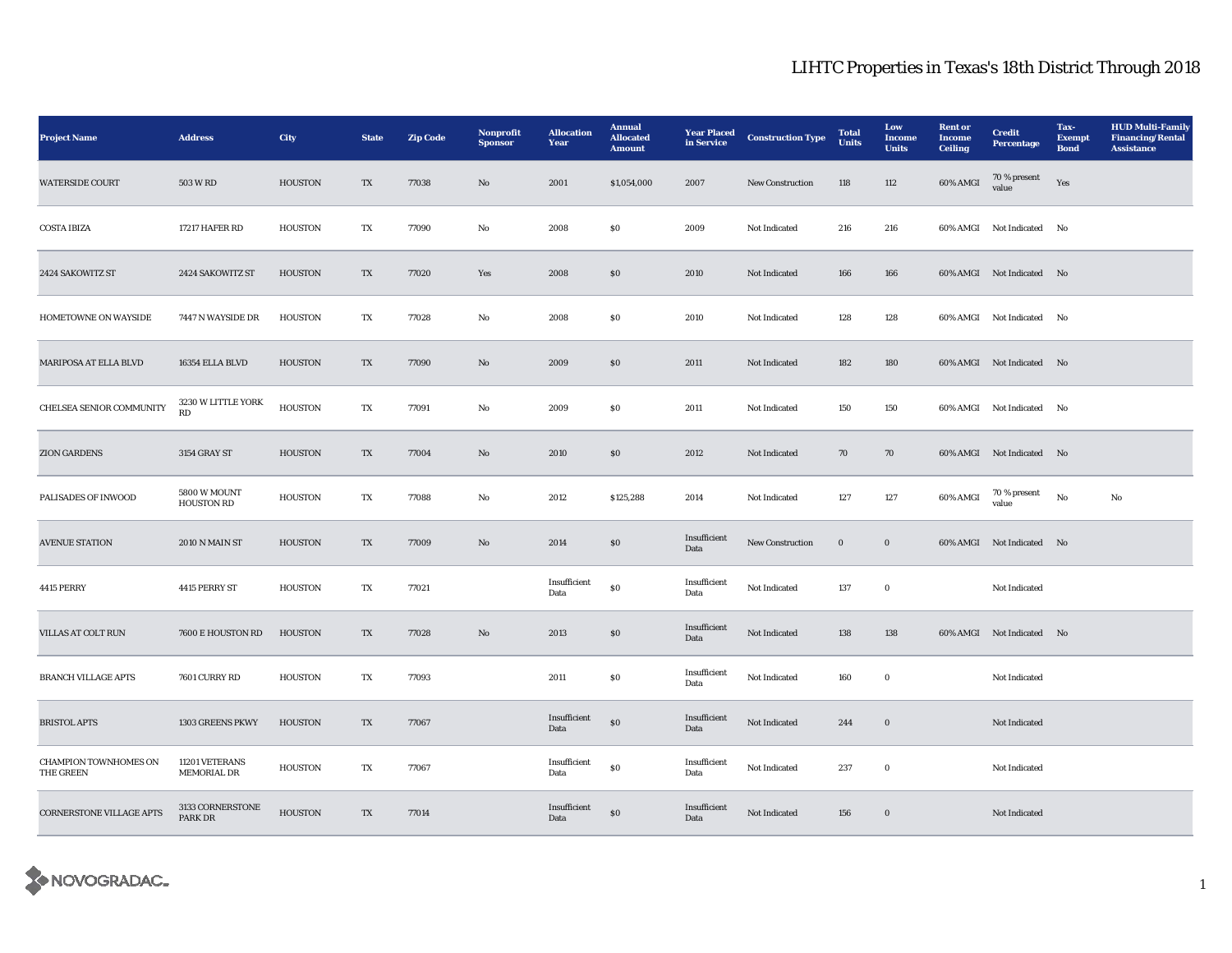| <b>Project Name</b>                            | <b>Address</b>                      | City                | <b>State</b> | <b>Zip Code</b> | Nonprofit<br><b>Sponsor</b> | <b>Allocation</b><br>Year | <b>Annual</b><br><b>Allocated</b><br><b>Amount</b> | <b>Year Placed</b><br>in Service | <b>Construction Type</b>  | <b>Total</b><br><b>Units</b> | Low<br><b>Income</b><br><b>Units</b> | <b>Rent</b> or<br><b>Income</b><br>Ceiling | <b>Credit</b><br>Percentage | Tax-<br><b>Exempt</b><br><b>Bond</b> | <b>HUD Multi-Family</b><br><b>Financing/Rental</b><br><b>Assistance</b> |
|------------------------------------------------|-------------------------------------|---------------------|--------------|-----------------|-----------------------------|---------------------------|----------------------------------------------------|----------------------------------|---------------------------|------------------------------|--------------------------------------|--------------------------------------------|-----------------------------|--------------------------------------|-------------------------------------------------------------------------|
| HOMEWOOD AT ZION                               | 2502 WEBSTER ST                     | <b>HOUSTON</b>      | TX           | 77003           |                             | Insufficient<br>Data      | $\$0$                                              | Insufficient<br>Data             | Not Indicated             | 70                           | $\bf{0}$                             |                                            | Not Indicated               |                                      |                                                                         |
| HUMBLE MEMORIAL GARDENS 9850 J M HESTER ST     |                                     | <b>HUMBLE</b>       | TX           | 77338           |                             | Insufficient<br>Data      | $\$0$                                              | Insufficient<br>Data             | Not Indicated             | 71                           | $\boldsymbol{0}$                     |                                            | Not Indicated               |                                      |                                                                         |
| BIG BASS RESORT SENIORS APTS 9701 MARKET ST RD |                                     | <b>JACINTO CITY</b> | TX           | 77029           |                             | Insufficient<br>Data      | SO <sub>2</sub>                                    | Insufficient<br>Data             | Not Indicated             | 160                          | $\bf{0}$                             |                                            | Not Indicated               |                                      |                                                                         |
| LAKECREST VILLAGE APARTMENT 9393 TIDWELL RD    |                                     | <b>HOUSTON</b>      | TX           | 77078           | $\mathbf{N}\mathbf{o}$      | 2017                      | $\$0$                                              | Insufficient<br>Data             | Acquisition and Rehab 224 |                              | 224                                  | 60% AMGI                                   | 30 % present<br>value       |                                      | $\mathbf{N}\mathbf{o}$                                                  |
| LANGWICK SENIOR RESIDENCES 900 LANGWICK DR     |                                     | <b>HOUSTON</b>      | TX           | 77060           |                             | Insufficient<br>Data      | $\$0$                                              | Insufficient<br>Data             | Not Indicated             | 106                          | $\mathbf 0$                          |                                            | Not Indicated               |                                      |                                                                         |
| MANSIONS AT TURKEY CREEK                       | 20919 BIRNAM WOOD<br><b>BLVD</b>    | <b>HUMBLE</b>       | TX           | 77338           |                             | Insufficient<br>Data      | $\$0$                                              | Insufficient<br>Data             | Not Indicated             | 248                          | $\boldsymbol{0}$                     |                                            | Not Indicated               |                                      |                                                                         |
| <b>MAYFAIR PARK APTS</b>                       | 7450 N SHEPHERD DR HOUSTON          |                     | TX           | 77091           |                             | Insufficient<br>Data      | $\$0$                                              | Insufficient<br>Data             | Not Indicated             | 176                          | $\bf{0}$                             |                                            | Not Indicated               |                                      |                                                                         |
| PARK AT FALLBROOK                              | 10155 BAMMEL N<br><b>HOUSTON RD</b> | <b>HOUSTON</b>      | TX           | 77086           |                             | Insufficient<br>Data      | ${\bf S0}$                                         | Insufficient<br>Data             | Not Indicated             | 275                          | $\boldsymbol{0}$                     |                                            | Not Indicated               |                                      |                                                                         |
| HISTORIC OAKS OF ALLEN<br><b>PARKWAY VILLA</b> | 1600 ALLEN PKWY                     | <b>HOUSTON</b>      | TX           | 77019           |                             | 1997                      | \$0\$                                              | 1999                             | Acquisition and Rehab 155 |                              | 155                                  |                                            | 70 % present<br>value       | No                                   |                                                                         |
| THE VILLAS AT PINE LAKE                        | 5301 N SAM HOUSTON<br>PKWY E        | <b>HOUSTON</b>      | TX           | 77032           | No                          | 1997                      | \$0\$                                              | 1999                             | <b>New Construction</b>   | 198                          | 118                                  |                                            | 70 % present<br>value       | No                                   |                                                                         |
| <b>QUAIL CHASE APARTMENTS</b>                  | 500 W AIRTEX BLVD                   | <b>HOUSTON</b>      | TX           | 77090           | No                          | 2017                      | \$0\$                                              | 2000                             | Acquisition and Rehab 248 |                              | 248                                  | 60% AMGI                                   | 30 % present<br>value       | Yes                                  | No                                                                      |
| <b>TIDWELL ESTATES</b>                         | 1200 W TIDWELL RD                   | <b>HOUSTON</b>      | TX           | 77091           |                             | 1999                      | \$0\$                                              | 2000                             | <b>New Construction</b>   | 132                          | 99                                   |                                            | 70 % present<br>value       | $\rm \bf No$                         |                                                                         |
| <b>COLUMBIA GREENS</b>                         | 832 W GREENS RD                     | <b>HOUSTON</b>      | TX           | 77067           | $_{\rm No}$                 | 1999                      | $\$0$                                              | 2001                             | New Construction          | 232                          | 174                                  |                                            | 70 % present<br>value       | $_{\rm No}$                          |                                                                         |
| <b>TIMBER POINT APTS</b>                       | 5900 GREENS RD                      | <b>HUMBLE</b>       | TX           | 77396           | No                          | 2000                      | \$0\$                                              | 2001                             | New Construction          | 240                          | 240                                  |                                            | 30 % present<br>value       | Yes                                  |                                                                         |
| <b>DOMINION SQUARE APTS</b>                    | 1001 PINEMONT DR                    | <b>HOUSTON</b>      | TX           | 77018           |                             | 2000                      | S <sub>0</sub>                                     | 2002                             | Not Indicated             | 136                          | 136                                  |                                            | Not Indicated               |                                      |                                                                         |

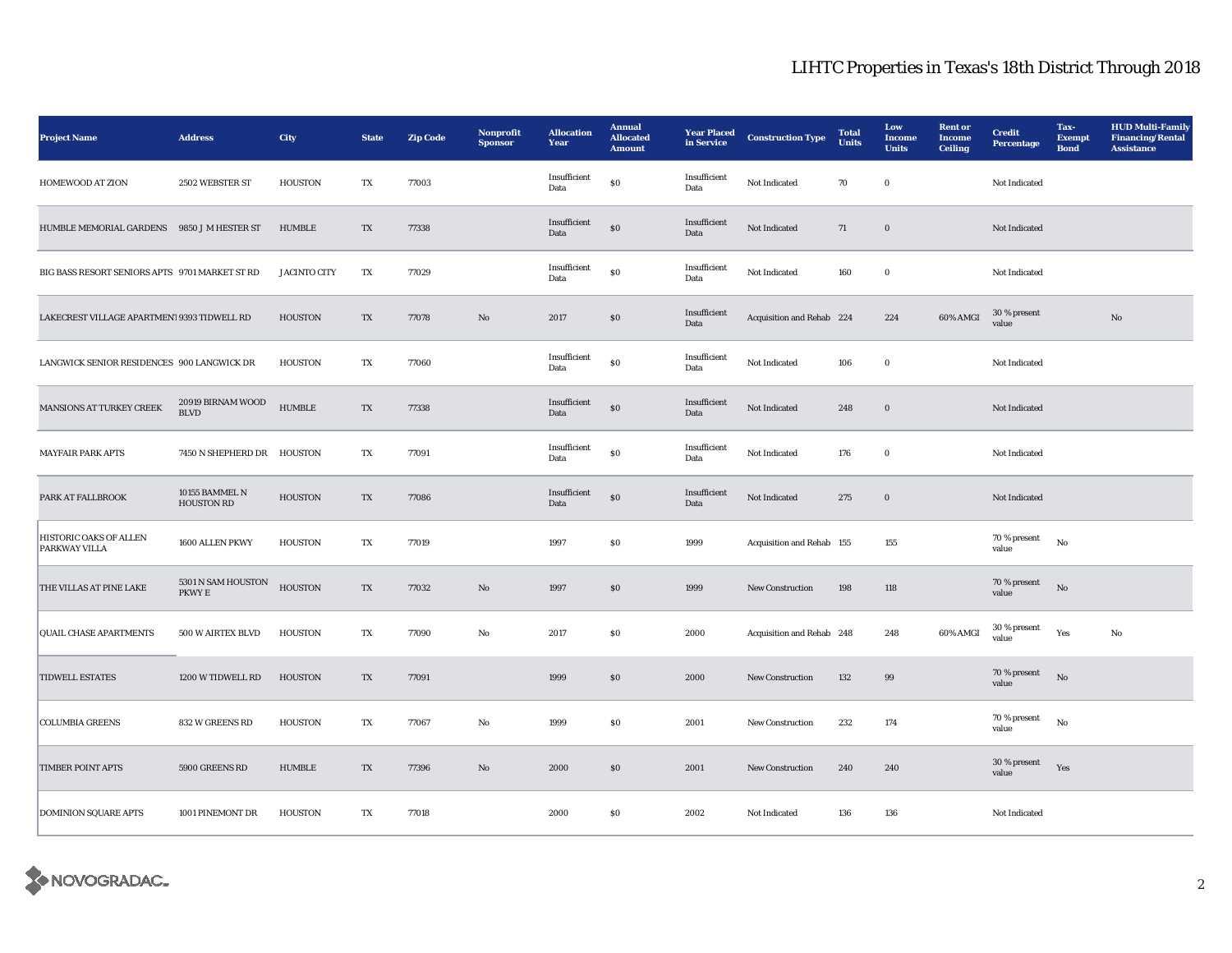| <b>Project Name</b>             | <b>Address</b>                     | City           | <b>State</b> | <b>Zip Code</b> | Nonprofit<br><b>Sponsor</b> | <b>Allocation</b><br>Year | <b>Annual</b><br><b>Allocated</b><br><b>Amount</b> | <b>Year Placed</b><br>in Service | <b>Construction Type</b>  | <b>Total</b><br>Units | Low<br>Income<br><b>Units</b> | <b>Rent or</b><br><b>Income</b><br><b>Ceiling</b> | <b>Credit</b><br><b>Percentage</b> | Tax-<br><b>Exempt</b><br><b>Bond</b> | <b>HUD Multi-Family</b><br><b>Financing/Rental</b><br><b>Assistance</b> |
|---------------------------------|------------------------------------|----------------|--------------|-----------------|-----------------------------|---------------------------|----------------------------------------------------|----------------------------------|---------------------------|-----------------------|-------------------------------|---------------------------------------------------|------------------------------------|--------------------------------------|-------------------------------------------------------------------------|
| <b>GREENS PINES APTS</b>        | 6060 GREENS RD                     | <b>HUMBLE</b>  | TX           | 77396           |                             | 2001                      | $\$0$                                              | 2002                             | Not Indicated             | 224                   | 224                           |                                                   | Not Indicated                      |                                      |                                                                         |
| <b>SCOTT STREET TOWNHOMES</b>   | 7245 SCOTT ST                      | <b>HOUSTON</b> | TX           | 77021           |                             | 2001                      | <b>SO</b>                                          | 2002                             | Not Indicated             | 96                    | 96                            |                                                   | Not Indicated                      |                                      |                                                                         |
| <b>TIMBER RUN APTS</b>          | 3030 HIRSCHFIELD RD SPRING         |                | TX           | 77373           |                             | 2000                      | \$0                                                | 2002                             | Not Indicated             | 192                   | 144                           |                                                   | Not Indicated                      |                                      |                                                                         |
| WOODGLEN VILLAGE APTS           | 11111 W MONTGOMERY<br>RD           | <b>HOUSTON</b> | TX           | 77088           |                             | 1999                      | ${\bf S0}$                                         | 2002                             | Not Indicated             | 250                   | 250                           |                                                   | Not Indicated                      |                                      |                                                                         |
| <b>CHAMPION FOREST APTS</b>     | 9955 BAMMEL N<br><b>HOUSTON RD</b> | <b>HOUSTON</b> | TX           | 77086           | $\rm No$                    | 2002                      | $\$0$                                              | 2003                             | Acquisition and Rehab 192 |                       | 115                           |                                                   | 70 % present<br>value              | $_{\rm No}$                          |                                                                         |
| <b>EMERALD BAY APTS</b>         | 6767 BENNINGTON ST HOUSTON         |                | TX           | 77028           | No                          | 2002                      | $\$0$                                              | 2003                             | New Construction          | 248                   | 248                           |                                                   | 30 % present<br>value              | Yes                                  |                                                                         |
| <b>FOUNTAINS AT TIDWELL</b>     | 2303 W TIDWELL RD                  | <b>HOUSTON</b> | TX           | 77091           | $\mathbf{N}\mathbf{o}$      | 2001                      | \$0                                                | 2003                             | <b>New Construction</b>   | 188                   | 141                           |                                                   | 70 % present<br>value              | No                                   |                                                                         |
| PARK AT KIRKSTALL               | 300 KIRKSTALL DR                   | <b>HOUSTON</b> | TX           | 77090           | No                          | 2002                      | <b>SO</b>                                          | 2003                             | <b>New Construction</b>   | 240                   | 240                           |                                                   | 30 % present<br>value              | Yes                                  |                                                                         |
| <b>FALLBROOK RANCH APTS</b>     | 411 W RD                           | <b>HOUSTON</b> | TX           | 77038           | No                          | 2002                      | \$0                                                | 2004                             | <b>New Construction</b>   | 196                   | 156                           |                                                   | 70 % present<br>value              | No                                   |                                                                         |
| <b>KIMBERLY POINTE APTS</b>     | 333 AIRTEX DR                      | <b>HOUSTON</b> | TX           | 77090           | No                          | 2003                      | $\$0$                                              | 2004                             | New Construction          | 228                   | 226                           |                                                   | 30 % present<br>value              | Yes                                  |                                                                         |
| <b>NORTH FOREST TRAILS APTS</b> | 9550 N WAYSIDE DR                  | <b>HOUSTON</b> | TX           | 77028           | $\mathbf{N}\mathbf{o}$      | 2002                      | $\$0$                                              | 2004                             | New Construction          | 168                   | 168                           |                                                   | 30 % present<br>value              | Yes                                  |                                                                         |
| PARK AT NORTH VISTA             | 311 N VISTA DR                     | <b>HOUSTON</b> | TX           | 77073           | No                          | 2002                      | $\$0$                                              | 2004                             | <b>New Construction</b>   | 252                   | 252                           |                                                   | 30 % present<br>value              | Yes                                  |                                                                         |
| PRIMROSE CASA BELLA             | 5105 AIRLINE DR                    | <b>HOUSTON</b> | TX           | 77022           | No                          | 2003                      | \$0                                                | 2004                             | <b>New Construction</b>   | 280                   | 280                           |                                                   | 30 % present<br>value              | Yes                                  |                                                                         |
| <b>SHADOW RIDGE APTS</b>        | 12200 OLD WALTERS<br>RD            | <b>HOUSTON</b> | TX           | 77014           | No                          | 2003                      | <b>SO</b>                                          | 2004                             | <b>New Construction</b>   | 260                   | 260                           |                                                   | 30 % present<br>value              | Yes                                  |                                                                         |
| <b>SUNRISE VILLAGE APTS</b>     | 7526 MLK BLVD                      | HOUSTON        | TX           | 77033           | No                          | 2003                      | \$0                                                | 2004                             | <b>New Construction</b>   | 80                    | 72                            |                                                   | 70 % present<br>value              | $\mathbf{N}\mathbf{o}$               |                                                                         |

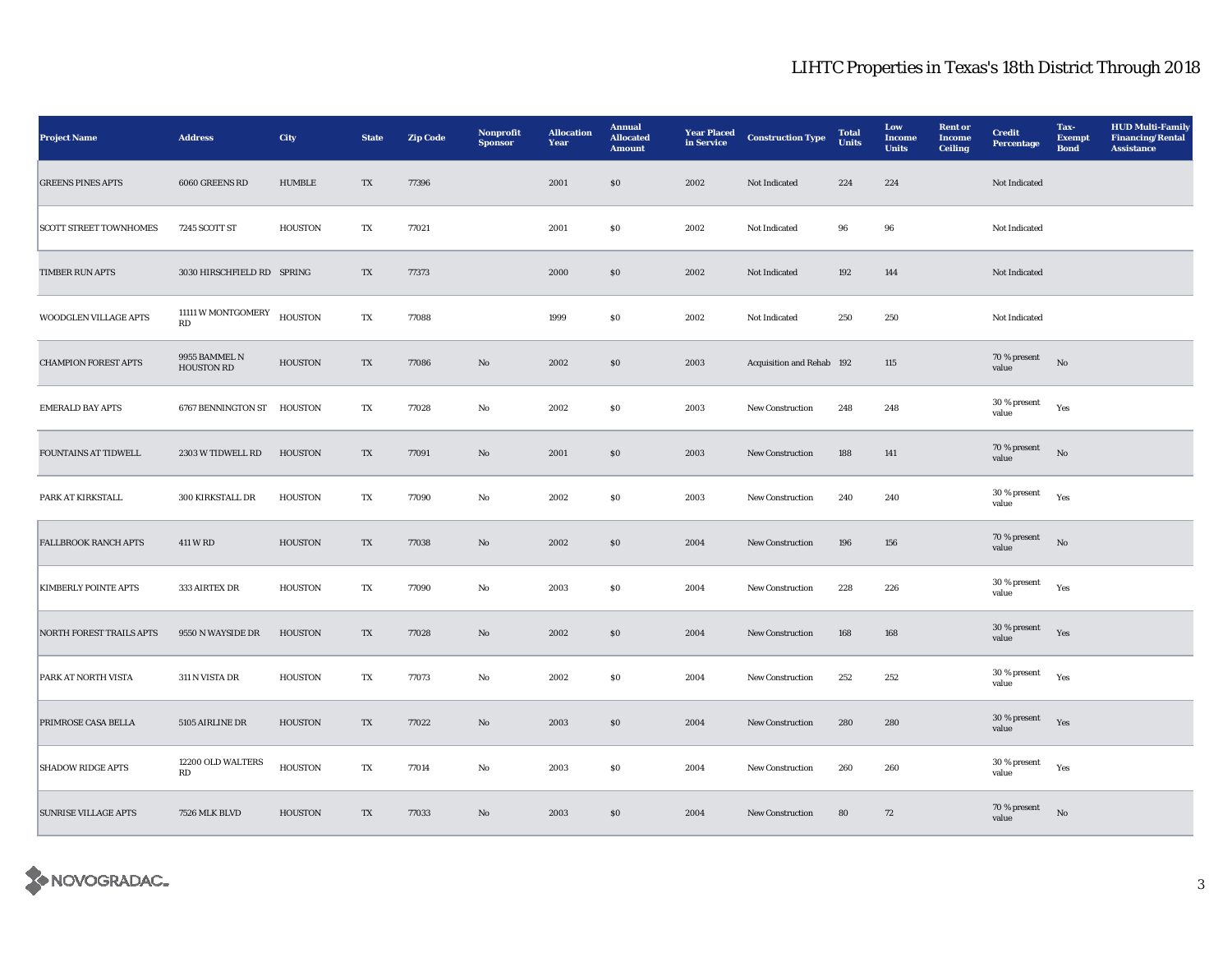| <b>Project Name</b>                      | <b>Address</b>                          | <b>City</b>    | <b>State</b>            | <b>Zip Code</b> | Nonprofit<br><b>Sponsor</b> | <b>Allocation</b><br>Year | <b>Annual</b><br><b>Allocated</b><br><b>Amount</b> | <b>Year Placed</b><br>in Service | <b>Construction Type</b>  | <b>Total</b><br><b>Units</b> | Low<br>Income<br><b>Units</b> | <b>Rent or</b><br><b>Income</b><br><b>Ceiling</b> | <b>Credit</b><br><b>Percentage</b> | Tax-<br><b>Exempt</b><br><b>Bond</b> | <b>HUD Multi-Family</b><br><b>Financing/Rental</b><br><b>Assistance</b> |
|------------------------------------------|-----------------------------------------|----------------|-------------------------|-----------------|-----------------------------|---------------------------|----------------------------------------------------|----------------------------------|---------------------------|------------------------------|-------------------------------|---------------------------------------------------|------------------------------------|--------------------------------------|-------------------------------------------------------------------------|
| YALE VILLAGE                             | 5673 YALE ST                            | <b>HOUSTON</b> | TX                      | 77076           | No                          | 2002                      | \$0                                                | 2004                             | Acquisition and Rehab 250 |                              | 248                           |                                                   | $70\,\%$ present<br>value          | $_{\rm No}$                          |                                                                         |
| <b>CHISHOLM TRAIL APTS</b>               | 18204 CHISHOLM TRAIL HOUSTON            |                | TX                      | 77060           | $\mathbf{N}\mathbf{o}$      | 2004                      | \$0                                                | 2005                             | <b>New Construction</b>   | 228                          | 228                           |                                                   | 30 % present<br>value              | Yes                                  |                                                                         |
| <b>ELDER STREET LOFTS</b>                | 1101 ELDER ST                           | <b>HOUSTON</b> | TX                      | 77007           | No                          | 2003                      | $\$0$                                              | 2005                             | New Construction          | 34                           | $\bf 27$                      |                                                   | $70\,\%$ present<br>value          | $_{\rm No}$                          |                                                                         |
| <b>LITTLE YORK VILLAS</b>                | 3111 W LITTLE YORK RD HOUSTON           |                | TX                      | 77091           | $\mathbf{N}\mathbf{o}$      | 2003                      | $\$0$                                              | 2005                             | New Construction          | 128                          | 103                           |                                                   | 70 % present<br>value              | $_{\rm No}$                          |                                                                         |
| <b>NORTHLAND WOODS APTS</b>              | 15165 VICKERY DR                        | <b>HOUSTON</b> | TX                      | 77032           | $\rm No$                    | 2003                      | SO.                                                | 2005                             | New Construction          | 280                          | 280                           |                                                   | 30 % present<br>value              | Yes                                  |                                                                         |
| PARKSIDE POINT APTS                      | 3360 ALICE ST                           | <b>HOUSTON</b> | TX                      | 77021           | No                          | 2003                      | \$0                                                | 2005                             | New Construction          | 259                          | 259                           |                                                   | 30 % present<br>value              | Yes                                  |                                                                         |
| <b>STERLINGSHIRE APTS</b>                | 9002 STERLINGSHIRE<br>${\rm ST}$        | <b>HOUSTON</b> | $\mathbf{T} \mathbf{X}$ | 77078           | No                          | 2003                      | $\$0$                                              | 2005                             | New Construction          | 200                          | 200                           |                                                   | 30 % present<br>value              | Yes                                  |                                                                         |
| <b>UVALDE RANCH APTS</b>                 | 5300 S LAKE HOUSTON<br><b>PKWY</b>      | <b>HOUSTON</b> | $\mathbf{T}\mathbf{X}$  | 77049           | $\mathbf{N}\mathbf{o}$      | 2004                      | $\$0$                                              | 2005                             | New Construction          | 244                          | 244                           |                                                   | 30 % present<br>value              | Yes                                  |                                                                         |
| <b>SOUTH UNION PLACE</b>                 | 7210 SCOTT ST                           | <b>HOUSTON</b> | $\mathbf{T}\mathbf{X}$  | 77021           |                             | 2004                      | \$739,345                                          | 2006                             | New Construction          | 125                          | 100                           | 60% AMGI                                          | 70 % present<br>value              |                                      |                                                                         |
| REDWOOD HEIGHTS APTS                     | 7320 JENSEN DR                          | <b>HOUSTON</b> | TX                      | 77093           |                             | 2004                      | \$600,146                                          | 2006                             | New Construction          | $\bf{96}$                    | 76                            | 60% AMGI                                          | 70 % present<br>value              |                                      |                                                                         |
| PRIMROSE AT HERITAGE PARK                | 10335 OLD BAMMEL N<br><b>HOUSTON RD</b> | HOUSTON        | TX                      | 77086           |                             | 2004                      | \$612,346                                          | 2006                             | New Construction          | 210                          | 210                           | 60% AMGI                                          | 30 % present<br>value              |                                      |                                                                         |
| CANAL PLACE APTS - HOUSTON 2104 CANAL ST |                                         | <b>HOUSTON</b> | TX                      | 77003           | $\mathbf{N}\mathbf{o}$      | 2005                      | \$764,846                                          | 2007                             | <b>New Construction</b>   | 200                          | 150                           | 60% AMGI                                          | 30 % present<br>value              | Yes                                  |                                                                         |
| <b>COMMONS OF GRACE SENIOR</b>           | 9110 TIDWELL RD                         | <b>HOUSTON</b> | TX                      | 77078           | Yes                         | 2004                      | \$759,068                                          | 2007                             | <b>New Construction</b>   | 108                          | 86                            | 60% AMGI                                          | 70 % present<br>value              | No                                   |                                                                         |
| <b>EAST TEX PINES APTS</b>               | 6200 GREENS RD                          | <b>HUMBLE</b>  | TX                      | 77396           | $\rm No$                    | 2006                      | \$1,132,098                                        | 2007                             | New Construction          | 250                          | 250                           | $60\%$ AMGI                                       | $30$ % present<br>value            | Yes                                  |                                                                         |
| <b>LINCOLN PARK APTS</b>                 | 790 W LITTLE YORK RD HOUSTON            |                | TX                      | 77091           | No                          | 2005                      | \$1,200,000                                        | 2007                             | <b>New Construction</b>   | 250                          | 200                           | 60% AMGI                                          | 70 % present<br>value              | $_{\rm No}$                          |                                                                         |

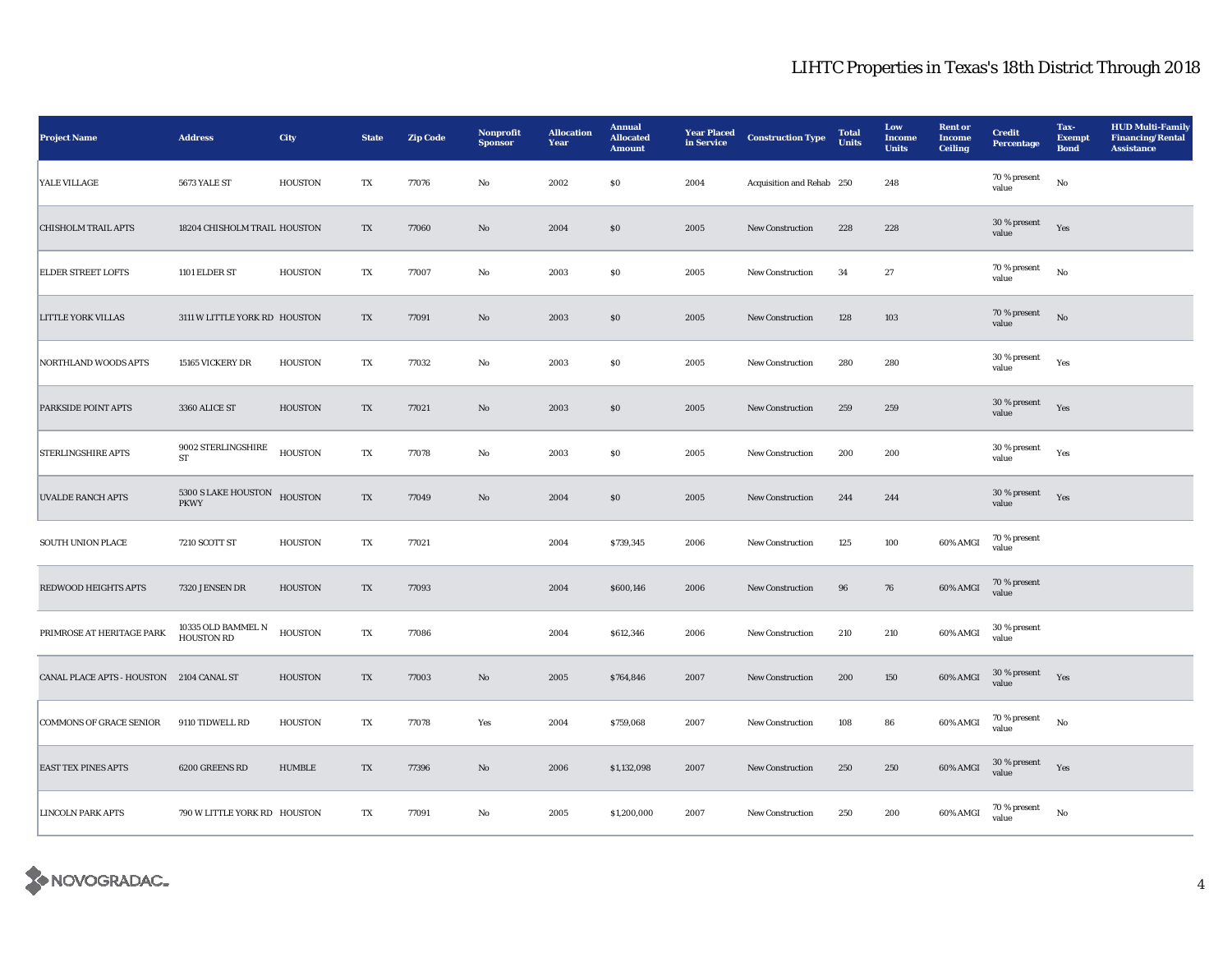| <b>Project Name</b>                                                  | <b>Address</b>                         | City           | <b>State</b> | <b>Zip Code</b> | Nonprofit<br><b>Sponsor</b> | <b>Allocation</b><br>Year | <b>Annual</b><br><b>Allocated</b><br><b>Amount</b> | <b>Year Placed</b><br>in Service | <b>Construction Type</b>  | <b>Total</b><br><b>Units</b> | Low<br>Income<br><b>Units</b> | <b>Rent</b> or<br>Income<br><b>Ceiling</b> | <b>Credit</b><br><b>Percentage</b> | Tax-<br><b>Exempt</b><br><b>Bond</b> | <b>HUD Multi-Family</b><br><b>Financing/Rental</b><br><b>Assistance</b> |
|----------------------------------------------------------------------|----------------------------------------|----------------|--------------|-----------------|-----------------------------|---------------------------|----------------------------------------------------|----------------------------------|---------------------------|------------------------------|-------------------------------|--------------------------------------------|------------------------------------|--------------------------------------|-------------------------------------------------------------------------|
| <b>ENCLAVE</b>                                                       | 2303 W TIDWELL RD                      | <b>HOUSTON</b> | TX           | 77091           | No                          | 2005                      | \$524,209                                          | 2007                             | New Construction          | 40                           | 40                            | 60% AMGI                                   | $70\,\%$ present<br>value          | No                                   |                                                                         |
| PEPPER TREE APTS                                                     | 5900 ANTOINE DR                        | <b>HOUSTON</b> | TX           | 77091           |                             | Insufficient<br>Data      | $\$0$                                              | Insufficient<br>Data             | Not Indicated             | 249                          | $\bf{0}$                      |                                            | Not Indicated                      |                                      |                                                                         |
| THE ORCHARD AT GARDEN OAKS 880 W 34TH ST                             |                                        | <b>HOUSTON</b> | TX           | 77018           |                             | Insufficient<br>Data      | \$0                                                | Insufficient<br>Data             | Not Indicated             | 117                          | $\bf{0}$                      |                                            | Not Indicated                      |                                      |                                                                         |
| <b>VICTORY APTS</b>                                                  | 1520 BAILEY ST                         | <b>HOUSTON</b> | TX           | 77019           |                             | Insufficient<br>Data      | SO <sub>2</sub>                                    | Insufficient<br>Data             | Not Indicated             | 99                           | $\bf{0}$                      |                                            | Not Indicated                      |                                      |                                                                         |
| <b>WASHINGTON COURTYARDS</b>                                         | 2505 WASHINGTON AVE HOUSTON            |                | TX           | 77007           |                             | Insufficient<br>Data      | $\$0$                                              | Insufficient<br>Data             | Not Indicated             | 44                           | $\boldsymbol{0}$              |                                            | Not Indicated                      |                                      |                                                                         |
| PARKWAY RANCH II                                                     | 9922 W MONTGOMERY<br>RD                | <b>HOUSTON</b> | TX           | 77088           | No                          | 2010                      | $\$0$                                              | Insufficient<br>Data             | Not Indicated             | 45                           | 45                            |                                            | 60% AMGI Not Indicated             | No                                   |                                                                         |
| <b>GULF COAST ARMS</b>                                               | 6603 HIRSCH RD                         | <b>HOUSTON</b> | TX           | 77026           | $\mathbf{N}\mathbf{o}$      | 2012                      | \$179,539                                          | Insufficient<br>Data             | Not Indicated             | 160                          | 160                           | 60% AMGI                                   | 70 % present<br>value              | $\mathbf{N}\mathbf{o}$               | $\mathbf{No}$                                                           |
| WOODLAND CHRISTIAN TOWERS                                            | <b>600 EAST TIDWELL</b><br><b>ROAD</b> | <b>HOUSTON</b> | TX           | 77022           | $\mathbf{No}$               | 2015                      | $\$0$                                              | Insufficient<br>Data             | Acquisition and Rehab 127 |                              | 127                           | 60% AMGI TCEP only                         |                                    | No                                   | No                                                                      |
| <b>CLEME MANOR</b>                                                   | 5300 COKE STREET                       | <b>HOUSTON</b> | TX           | 77020           | $\mathbf{N}\mathbf{o}$      | 2015                      | $\$0$                                              | Insufficient<br>Data             | Acquisition and Rehab 284 |                              | 284                           | 60% AMGI TCEP only                         |                                    | No                                   | No                                                                      |
| PLEASANT HILL VILLAGE                                                | 3814 LYONS AVE                         | <b>HOUSTON</b> | TX           | 77020           | No                          | 2015                      | $\$0$                                              | Insufficient<br>Data             | Acquisition and Rehab 165 |                              | 165                           | 60% AMGI TCEP only                         |                                    | No                                   | No                                                                      |
| <b>SAGETREE TERRACE</b>                                              | 15505 BAMMEL N.<br><b>HOUSTON ROAD</b> | <b>HOUSTON</b> | TX           | 77014           | No                          | 2015                      | $\$0$                                              | Insufficient<br>Data             | Acquisition and Rehab 65  |                              | 65                            | 60% AMGI TCEP only                         |                                    | No                                   | No                                                                      |
| <b>GARDEN CITY APARTMENTS</b>                                        | 9601 W. MONTGOMERY<br>ROAD             | <b>HOUSTON</b> | TX           | 77088           | No                          | 2016                      | $\$0$                                              | Insufficient<br>Data             | Acquisition and Rehab 252 |                              | 252                           | 60% AMGI                                   | 30 % present<br>value              | $_{\rm No}$                          | Yes                                                                     |
| <b>FENIX ESTATES</b>                                                 | HUSSION ST. AND<br>WINCHESTER ST.      | <b>HOUSTON</b> | TX           | 77003           | $\mathbf{N}\mathbf{o}$      | 2017                      | $\$0$                                              | Insufficient<br>Data             | New Construction          | 200                          | 180                           | 60% AMGI                                   | 30 % present<br>value              |                                      | $\rm\thinspace No$                                                      |
| INDEPENDENCE HEIGHTS APART! $\frac{\rm 302~CROSSTIMBERS}{\rm STREF}$ |                                        | <b>HOUSTON</b> | TX           | 77057           | $\mathbf{N}\mathbf{o}$      | 2016                      | $\$0$                                              | Insufficient<br>Data             | New Construction          | 154                          | 154                           | 60% AMGI                                   | 30 % present<br>value              | $_{\rm No}$                          |                                                                         |
| <b>NEW HOPE HOUSING AT</b><br><b>HARRISBURG</b>                      | 3315 HARRISBURG<br>BLVD.               | <b>HOUSTON</b> | TX           | 77003           | $\mathbf{N}\mathbf{o}$      | 2016                      | $\$0$                                              | Insufficient<br>Data             | <b>New Construction</b>   | 175                          | 175                           | 60% AMGI                                   | 30 % present<br>value              | No                                   | No                                                                      |

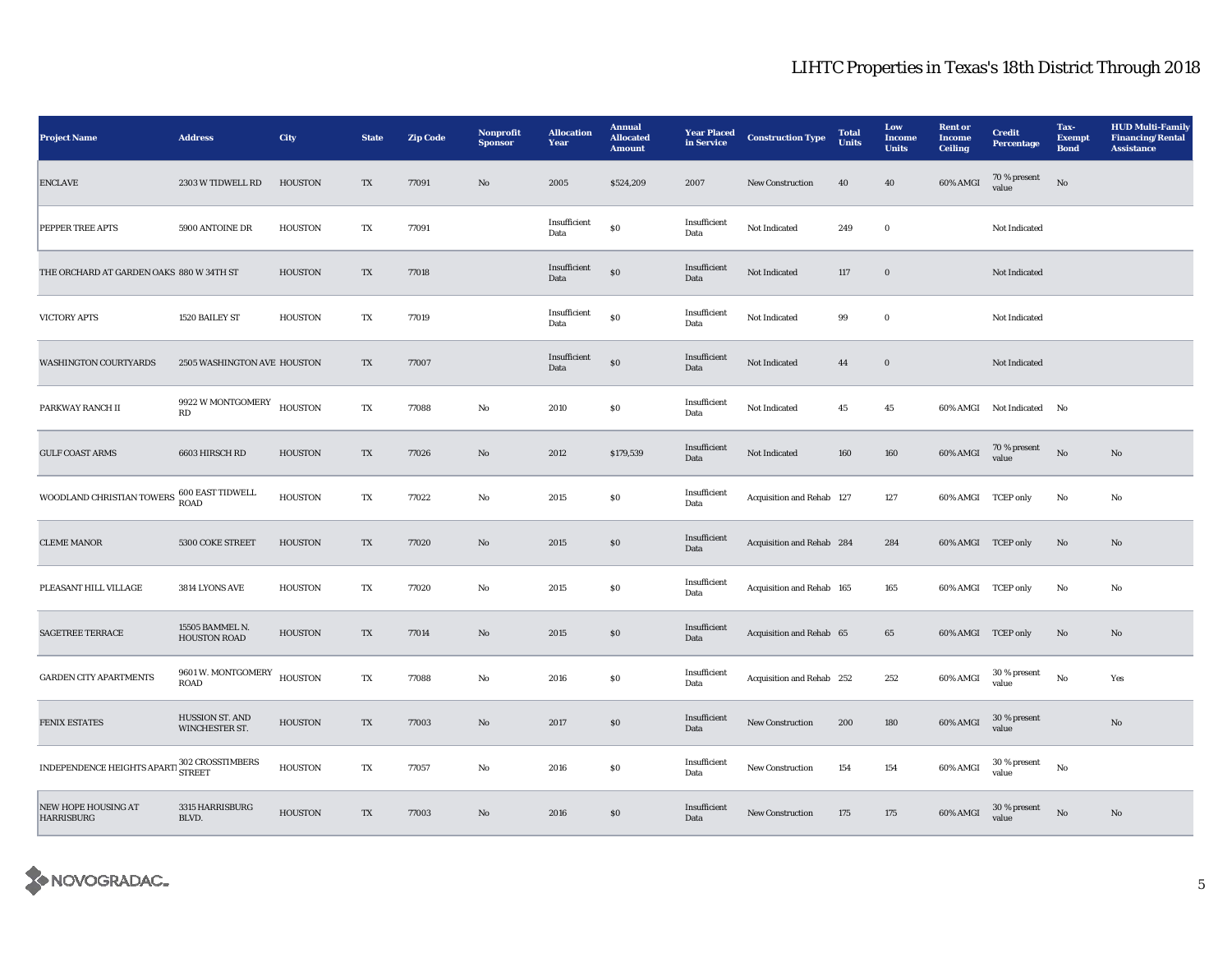| <b>Project Name</b>          | <b>Address</b>                       | City           | <b>State</b>           | <b>Zip Code</b> | Nonprofit<br><b>Sponsor</b> | <b>Allocation</b><br>Year | <b>Annual</b><br><b>Allocated</b><br><b>Amount</b> | <b>Year Placed</b><br>in Service | <b>Construction Type</b>  | <b>Total</b><br><b>Units</b> | Low<br><b>Income</b><br><b>Units</b> | <b>Rent</b> or<br><b>Income</b><br><b>Ceiling</b> | <b>Credit</b><br>Percentage          | Tax-<br><b>Exempt</b><br><b>Bond</b> | <b>HUD Multi-Family</b><br><b>Financing/Rental</b><br><b>Assistance</b> |
|------------------------------|--------------------------------------|----------------|------------------------|-----------------|-----------------------------|---------------------------|----------------------------------------------------|----------------------------------|---------------------------|------------------------------|--------------------------------------|---------------------------------------------------|--------------------------------------|--------------------------------------|-------------------------------------------------------------------------|
| <b>EADO LOFTS</b>            | SWC OF COYLE ST. AND<br>NAPOLEON ST. | HOUSTON        | TX                     | 77003           | No                          | 2017                      | \$0\$                                              | Insufficient<br>Data             | New Construction          | 80                           | 80                                   | 60% AMGI                                          | 70 % present<br>value                |                                      |                                                                         |
| <b>OASIS ON ELLA</b>         | 13655 ELLA BLVD                      | <b>HOUSTON</b> | TX                     | 77014           | No                          | 2017                      | \$0\$                                              | Insufficient<br>Data             | New Construction          | 135                          | 102                                  | 60% AMGI                                          | 70 % present<br>value                |                                      |                                                                         |
| 2222 CLEBURNE                | 2222 CLEBURNE                        | <b>HOUSTON</b> | TX                     | 77004           | No                          | 2018                      | \$0\$                                              | Insufficient<br>Data             | New Construction          | 112                          | 112                                  | 60% AMGI                                          | 70 % present<br>value                |                                      |                                                                         |
| <b>CAMPANILE ON COMMERCE</b> | 2800 COMMERCE                        | <b>HOUSTON</b> | TX                     | 77003           | No                          | 2018                      | $\$0$                                              | Insufficient<br>Data             | <b>New Construction</b>   | 120                          | 105                                  | 60% AMGI                                          | 70 % present<br>value                |                                      |                                                                         |
| <b>SILVER GLEN</b>           | 7601 CURRY RD                        | <b>HOUSTON</b> | TX                     | 77093           | No                          | 1988                      | \$0\$                                              | 1988                             | Acquisition and Rehab 160 |                              | 160                                  |                                                   | 60% AMGI Not Indicated No            |                                      |                                                                         |
| <b>AMBERTON APTS</b>         | 5714 W GULF BANK RD HOUSTON          |                | TX                     | 77088           | $\mathbf{No}$               | 1990                      | $\$0$                                              | 1991                             | Acquisition and Rehab 228 |                              | 228                                  |                                                   | Not Indicated                        |                                      |                                                                         |
| <b>GLASS STREET APTS</b>     | 7820 GLASS ST                        | <b>HOUSTON</b> | TX                     | 77016           | No                          | 1989                      | $\$0$                                              | 1991                             | <b>New Construction</b>   | 12                           | $12\,$                               |                                                   | Not Indicated                        |                                      |                                                                         |
| <b>STERLING GROVE</b>        | 6240 ANTOINE DR                      | <b>HOUSTON</b> | $\mathbf{T}\mathbf{X}$ | 77091           | $\mathbf{No}$               | 1989                      | $\boldsymbol{\mathsf{S}}\boldsymbol{\mathsf{O}}$   | 1991                             | New Construction          | 361                          | 361                                  |                                                   | Not Indicated                        |                                      |                                                                         |
| <b>COPPERTREE VILLAGE</b>    | 1415 W GULF BANK RD HOUSTON          |                | TX                     | 77088           | No                          | 1990                      | $\$0$                                              | 1992                             | Acquisition and Rehab 324 |                              | 324                                  |                                                   | Not Indicated                        |                                      |                                                                         |
| PARK LANE APTS               | 5555 W GULF BANK RD HOUSTON          |                | TX                     | 77088           | $\mathbf{N}\mathbf{o}$      | 1990                      | $\boldsymbol{\mathsf{S}}\boldsymbol{\mathsf{O}}$   | 1992                             | Acquisition and Rehab 98  |                              | 98                                   |                                                   | Not Indicated                        |                                      |                                                                         |
| <b>CROFTON PLACE APTS</b>    | 9555 CROFTON ST                      | <b>HOUSTON</b> | TX                     | 77016           | No                          | 1993                      | \$0\$                                              | 1995                             | Acquisition and Rehab 268 |                              | 268                                  |                                                   | 70 % present<br>value                | No                                   |                                                                         |
| <b>INWOOD TERRACE</b>        | 7050 INWOOD PARK DR HOUSTON          |                | TX                     | 77088           | No                          | 1993                      | \$0\$                                              | 1995                             | New Construction          | 60                           | 60                                   |                                                   | 70 % present<br>value                | No                                   |                                                                         |
| <b>JENSEN PLAZA APTS</b>     | 7414 JENSEN DR                       | <b>HOUSTON</b> | TX                     | 77093           | No                          | 1993                      | S <sub>0</sub>                                     | 1995                             | Acquisition and Rehab 64  |                              | 64                                   |                                                   | Both 30% and<br>70% present<br>value | No                                   |                                                                         |
| WOODS OF NORTH PARK APTS     | 22720 IMPERIAL<br><b>VALLEY DR</b>   | <b>HOUSTON</b> | TX                     | 77073           | No                          | 1994                      | $\$0$                                              | 1995                             | Acquisition and Rehab 154 |                              | 154                                  |                                                   | Both 30% and<br>70% present<br>value | No                                   |                                                                         |
| <b>BLUE ASH APTS</b>         | 15101 BLUE ASH DR                    | <b>HOUSTON</b> | TX                     | 77090           | No                          | 1995                      | S <sub>0</sub>                                     | 1996                             | <b>New Construction</b>   | 216                          | 216                                  |                                                   | 60% AMGI Not Indicated No            |                                      |                                                                         |